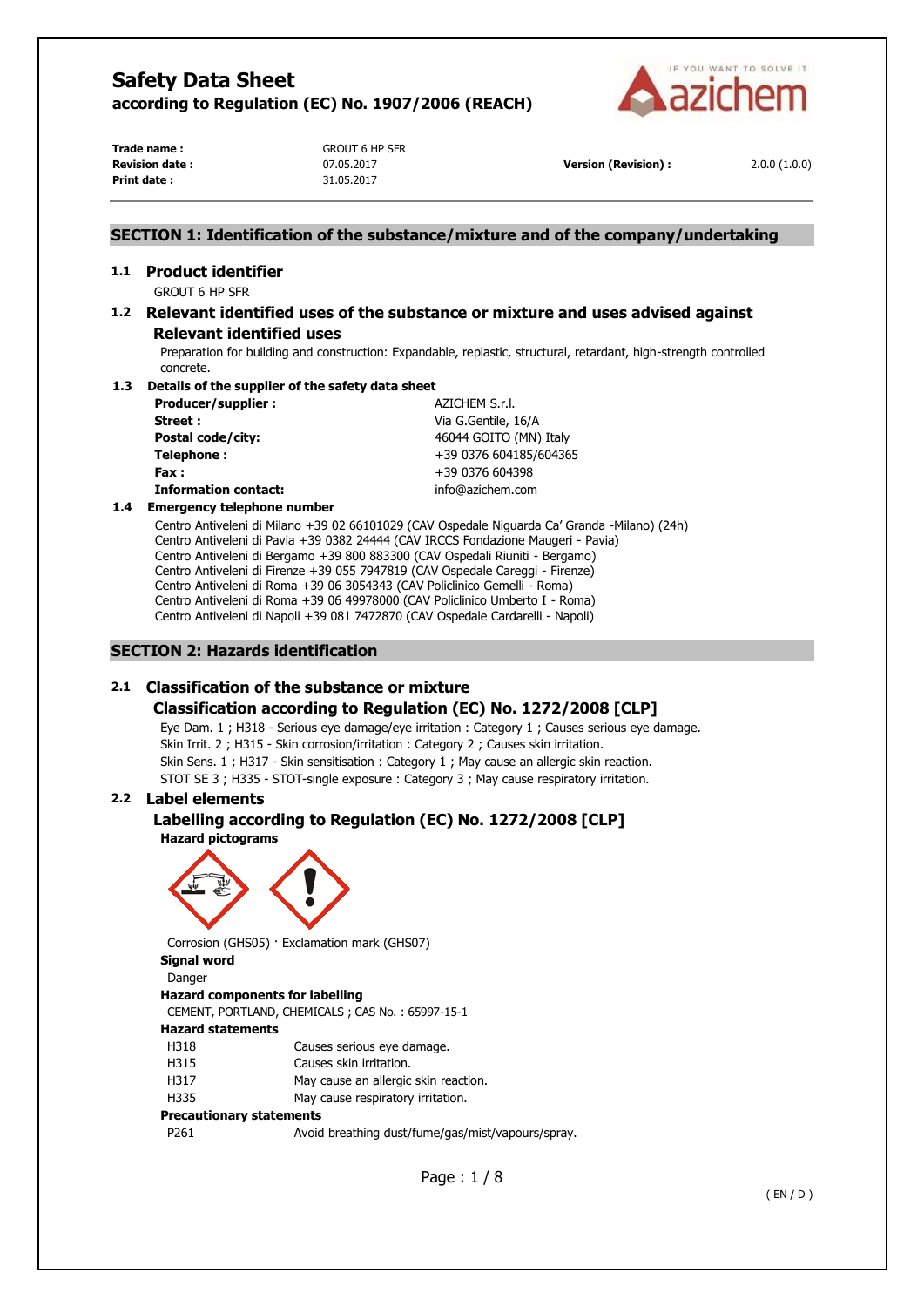

| Trade name :           | <b>GROUT 6 HP SFR</b> |                      |              |
|------------------------|-----------------------|----------------------|--------------|
| <b>Revision date :</b> | 07.05.2017            | Version (Revision) : | 2.0.0(1.0.0) |
| Print date:            | 31.05.2017            |                      |              |

| P <sub>264</sub> | Wash hands thoroughly after handling.                            |
|------------------|------------------------------------------------------------------|
| P310             | Immediately call a POISON CENTER/doctor                          |
| P403+P233        | Store in a well-ventilated place. Keep container tightly closed. |

### **2.3 Other hazards**

None

### **SECTION 3: Composition / information on ingredients**

#### **3.2 Mixtures**

#### **Hazardous ingredients**

CEMENT, PORTLAND, CHEMICALS ; EC No. : 266-043-4; CAS No. : 65997-15-1

Weight fraction :  $\geq 25 - < 30\%$ Classification 1272/2008 [CLP] : Eye Dam. 1 ; H318 Skin Irrit. 2 ; H315 Skin Sens. 1 ; H317 STOT SE 3 ; H335

### **Additional information**

Full text of H- and EUH-statements: see section 16.

# **SECTION 4: First aid measures**

# **4.1 Description of first aid measures**

When in doubt or if symptoms are observed, get medical advice.

#### **Following inhalation**

Remove victim out of the danger area. Symptoms may develop several hours following exposure; medical observation therefore necessary for at least 48 hours.

# **In case of skin contact**

Wash immediately with: Water Remove contaminated, saturated clothing immediately. In case of skin irritation, consult a physician. In case of skin reactions, consult a physician.

#### **After eye contact**

After contact with the eyes, rinse with water with the eyelids open for a sufficient length of time, then consult an ophthalmologist immediately.

#### **After ingestion**

Never give anything by mouth to an unconscious person or a person with cramps.

#### **4.2 Most important symptoms and effects, both acute and delayed**

On contact with moist skin may cause thickening, cracking and cracking of the skin. Prolonged contact in combination with existing abrasions can cause burns. Direct contact with the product may cause corneal injury due to mechanical stress, immediate or delayed irritation or inflammation. The direct contact with large quantities of product dry or with projections of wet product can cause effects ranging from irritation ocular moderate (eg. Conjunctivitis or blepharitis) to chemical burns and blindness. Dust may irritate throat and respiratory system. Coughing, sneezing and panting may occur as a result of exposure above the occupational exposure limits. May cause an allergic skin reaction.

### **4.3 Indication of any immediate medical attention and special treatment needed**  None

# **SECTION 5: Firefighting measures**

# **5.1 Extinguishing media**

**Suitable extinguishing media** 

Extinguishing powder alcohol resistant foam Carbon dioxide (CO2) Water mist

**5.2 Special hazards arising from the substance or mixture**  None

### **5.3 Advice for firefighters**  Remove persons to safety.

**Special protective equipment for firefighters**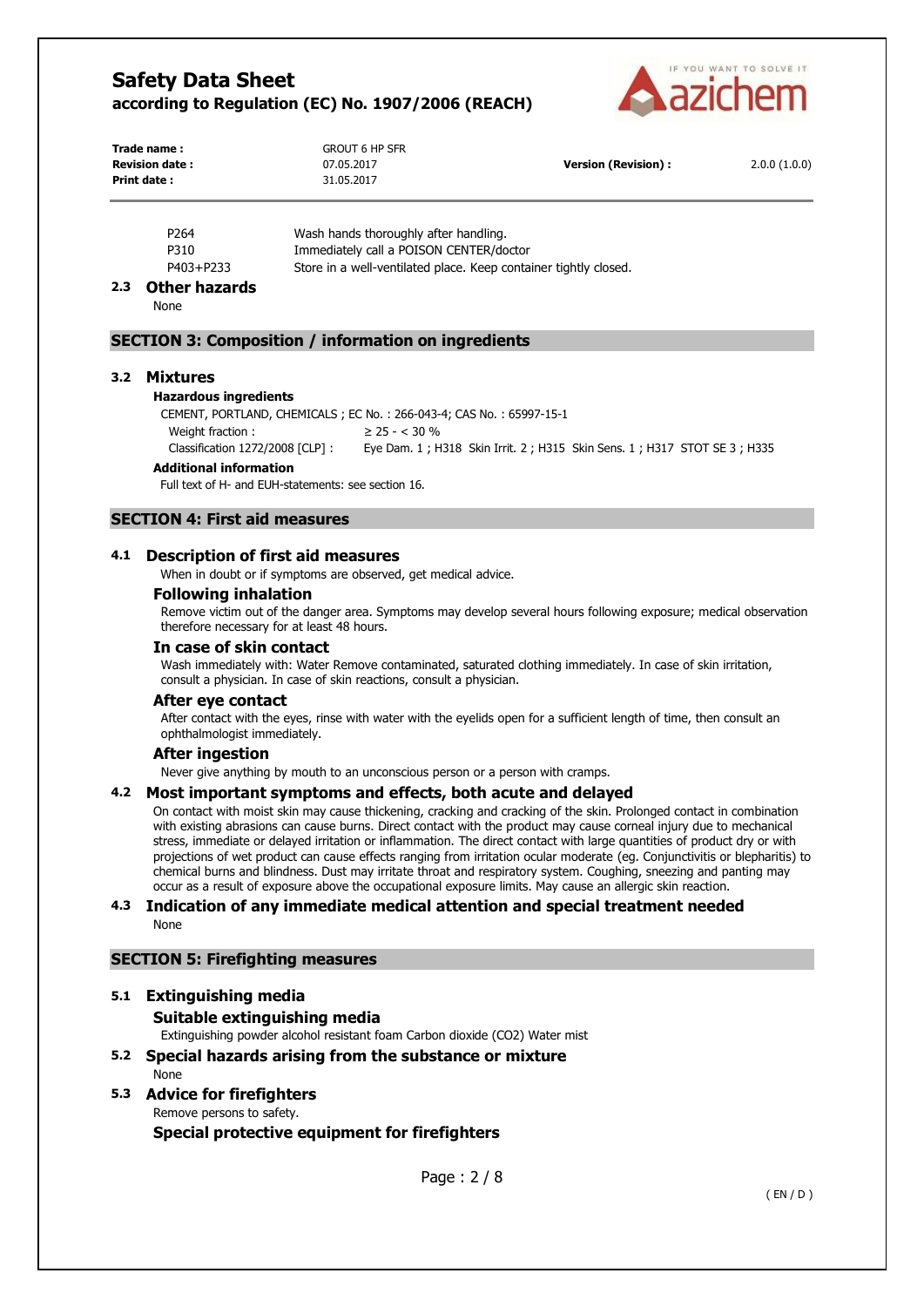

**Trade name :** GROUT 6 HP SFR **Print date :** 31.05.2017

**Revision date :** 07.05.2017 **Version (Revision) :** 2.0.0 (1.0.0)

Do not inhale explosion and combustion gases. Use appropriate respiratory protection.

### **SECTION 6: Accidental release measures**

# **6.1 Personal precautions, protective equipment and emergency procedures**

Clear spills immediately. Wear a self-contained breathing apparatus and chemical protective clothing.

# **For non-emergency personnel**

Remove persons to safety.

### **6.2 Environmental precautions**

Do not allow to enter into surface water or drains. In case of gas escape or of entry into waterways, soil or drains, inform the responsible authorities.

# **6.3 Methods and material for containment and cleaning up**

#### **For containment**

Absorb with liquid-binding material (e.g. sand, diatomaceous earth, acid- or universal binding agents). Collect in closed and suitable containers for disposal.

# **For cleaning up**

The contaminated area should be cleaned up immediately with: Water Retain contaminated washing water and dispose it.

#### **6.4 Reference to other sections**

Reference to other sections Safe handling: see section 7 Personal protection equipment: see section 8

# **SECTION 7: Handling and storage**



# **7.1 Precautions for safe handling**

#### **Protective measures**

**Specific requirements or handling rules**  Do not breathe dust. Do not breathe gas/fumes/vapour/spray. See section 8.

# **Advices on general occupational hygiene**

Normal precautions taken when handling chemicals should be observed.

# **7.2 Conditions for safe storage, including any incompatibilities**

#### Only use containers specifically approved for the substance/product.

#### **Requirements for storage rooms and vessels**

Keep in a cool, well-ventilated place. Protect against UV-radiation/sunlight Humidity.

#### **Hints on joint storage**

**Storage class :** 12 **Storage class (TRGS 510) :** 12

# **Keep away from**

Store at least 3 metres apart from: Chemicals/products that react together readily

#### **Further information on storage conditions**

Keep container tightly closed and in a well-ventilated place.

# **7.3 Specific end use(s)**

None

#### **SECTION 8: Exposure controls/personal protection**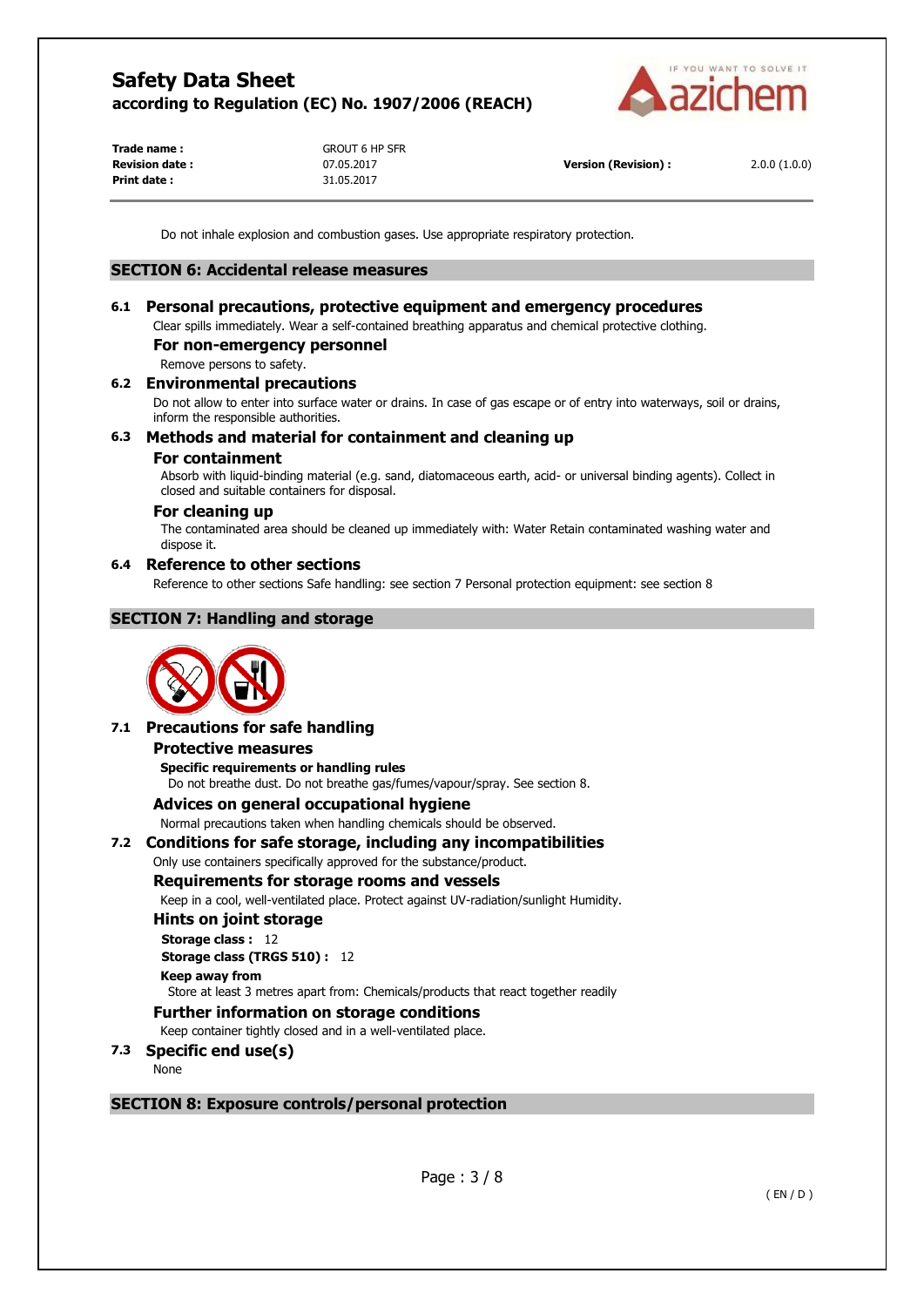

**Trade name :** GROUT 6 HP SFR **Print date :** 31.05.2017

**Revision date :** 07.05.2017 **Version (Revision) :** 2.0.0 (1.0.0)

# **8.1 Control parameters DNEL/DMEL and PNEC values**

# **DNEL/DMEL**

Exposure route : Thhalation Exposure frequency : Short-term (acute) Limit value :  $1 \text{ mg/m}^3$ 

Limit value type : DNEL worker (local) ( CEMENT, PORTLAND, CHEMICALS ; CAS No. : 65997-15-1 )

### **8.2 Exposure controls**

### **Appropriate engineering controls**

If local exhaust ventilation is not possible or not sufficient, the entire working area must be ventilated by technical means. If technical exhaust or ventilation measures are not possible or insufficient, respiratory protection must be worn.

# **Personal protection equipment**



When using do not eat, drink, smoke, sniff.

# **Eye/face protection**

**Suitable eye protection** 

Eye glasses with side protection DIN EN 166

# **Skin protection**

**Hand protection** 

Tested protective gloves must be worn DIN EN 374

#### **Respiratory protection**

Quarter-face mask (DIN EN 140) Half-face mask (DIN EN 140) Filtering Half-face mask (DIN EN 149)

# **SECTION 9: Physical and chemical properties**

# **9.1 Information on basic physical and chemical properties**

# **Safety relevant basis data**

| <b>Aspect</b>                            |                 |   | powder             |
|------------------------------------------|-----------------|---|--------------------|
| Colour                                   |                 |   | grey               |
| Odour                                    |                 |   | none               |
| Melting point/melting range:             |                 |   | No data available  |
| Freezing point:                          |                 |   | No data available  |
| Vapour density                           | $($ (air = 1) ) |   | Data not available |
| Initial boiling point and boiling range: | (1013 hPa)      |   | No data available  |
| Decomposition temperature:               |                 |   | No data available  |
| <b>Self flammability</b>                 |                 |   | not applicable     |
| Flash point:                             |                 |   | Not flammable      |
| <b>Ignition temperature:</b>             |                 |   | No data available  |
| Lower explosion limit :                  |                 |   | No data available  |
| <b>Upper explosion limit:</b>            |                 |   | No data available  |
| <b>Explosive properties:</b>             |                 |   | No data available. |
| Vapour pressure                          | (20 °C)         |   | negligible         |
| Density:                                 | (20 °C)         |   | No data available  |
| <b>Relative density:</b>                 | (20 °C)         |   | No data available  |
| Water solubility:                        | (20 °C)         |   | almost insoluble   |
| pH:                                      |                 | > | 11                 |
| <b>Log Pow</b>                           | (20 °C)         |   | not applicable     |
| <b>Viscosity:</b>                        | (20 °C)         |   | No data available  |
| Odour threshold:                         |                 |   | No data available  |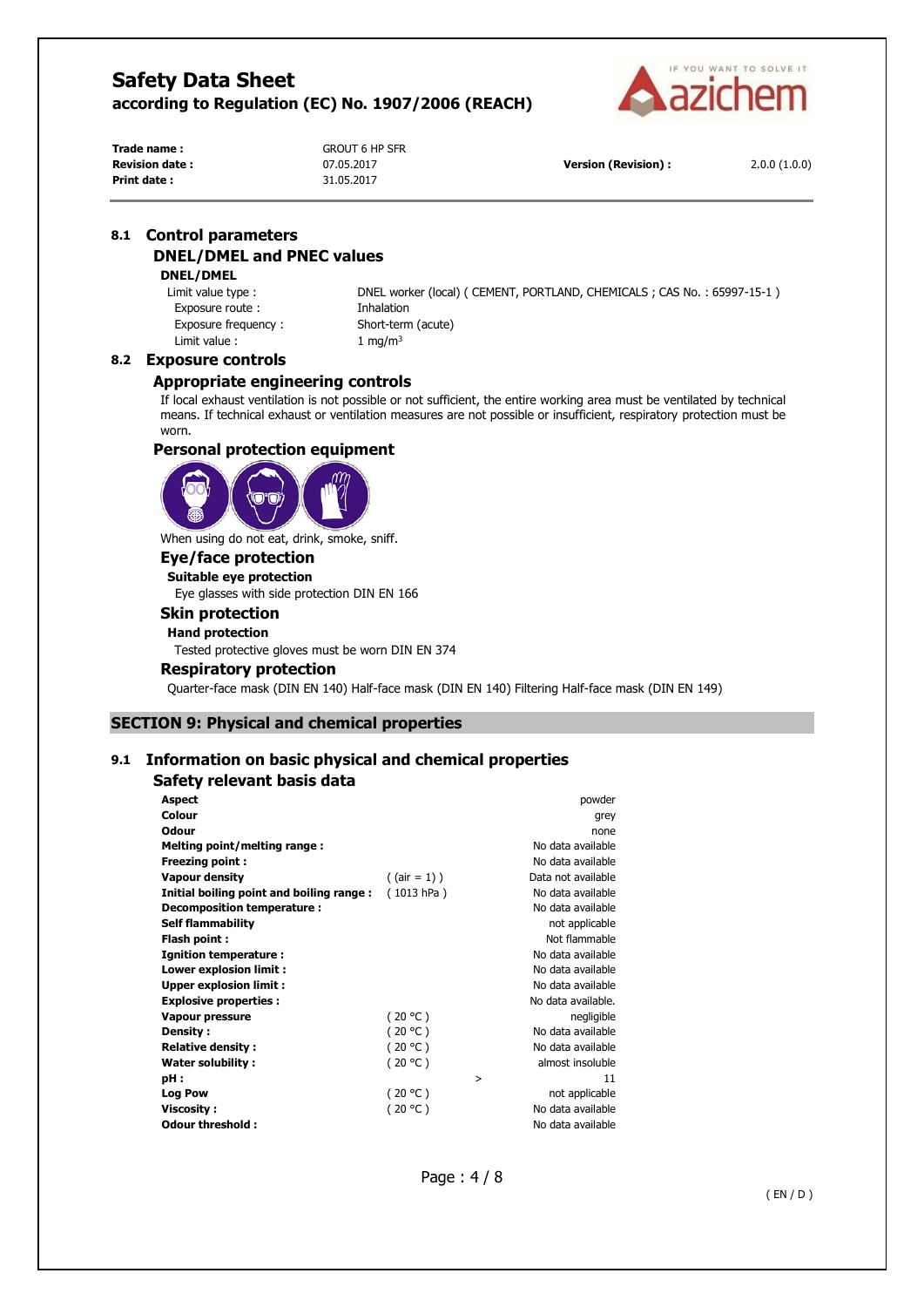

| Trade name:<br><b>Revision date:</b><br>Print date:                                      | <b>GROUT 6 HP SFR</b><br>07.05.2017<br>31.05.2017 | <b>Version (Revision):</b>             |      | 2.0.0(1.0.0) |
|------------------------------------------------------------------------------------------|---------------------------------------------------|----------------------------------------|------|--------------|
| <b>Relative vapour density:</b><br><b>Evaporation rate:</b><br>Maximum VOC content (EC): | 20 °C )                                           | No data available<br>No data available | Wt % |              |

**9.2 Other information** 

None

# **SECTION 10: Stability and reactivity**

#### **10.1 Reactivity**

Basic reaction when in mixed with water before to became a solid inert compound.

**Oxidizing properties Notified by a strategie of the strategie of the strategie of the strategie of the strategie of the strategie of the strategie of the strategie of the strategie of the strategie of the strategie of t** 

#### **10.2 Chemical stability**

Stable under recommended storage and handling conditions. See section 7. No additional measures necessary.

# **10.3 Possibility of hazardous reactions**

No hazardous reactions when stored and handled properly.

# **10.4 Conditions to avoid**

Protect from contact with water to avoid solidification of the product.

#### **10.5 Incompatible materials**

- Acid
- **10.6 Hazardous decomposition products**

None

# **SECTION 11: Toxicological information**

# **11.1 Information on toxicological effects**

# **Acute effects**

#### **Acute oral toxicity**

It has no significant toxicity properties.

#### **Acute dermal toxicity**

| Parameter:                                 | LD50 (CEMENT, PORTLAND, CHEMICALS; CAS No.: 65997-15-1) |
|--------------------------------------------|---------------------------------------------------------|
| Exposure route:                            | Dermal                                                  |
| Species :                                  | Rabbit                                                  |
| Effective dose:                            | $>$ 2000 mg/kg bw/day                                   |
| Exposure time:                             | 24 days                                                 |
| It has no significant toxicity properties. |                                                         |

# **Irritant and corrosive effects**

### **Primary irritation to the skin**

On contact with moist skin may cause thickening, cracking and cracking of the skin. Prolonged contact in combination with existing abrasions can cause burns.

#### **Irritation to eyes**

Direct contact with the product may cause corneal injury due to mechanical stress, immediate or delayed irritation or inflammation. The direct contact with large quantities of product dry or with projections of wet product can cause effects ranging from irritation ocular moderate (eg. Conjunctivitis or blepharitis) to chemical burns and blindness.

#### **Irritation to respiratory tract**

Dust may irritate throat and respiratory system. Coughing, sneezing and panting may occur as a result of exposure above the occupational exposure limits.

#### **Sensitisation**

#### **In case of skin contact**

Eczema can be developed as a result of exposure to dust damp, caused both by the high pH which induces irritant contact dermatitis after prolonged contact, either by an immunological reaction to Cr (VI) soluble which causes allergic contact dermatitis.

#### **In case of inhalation**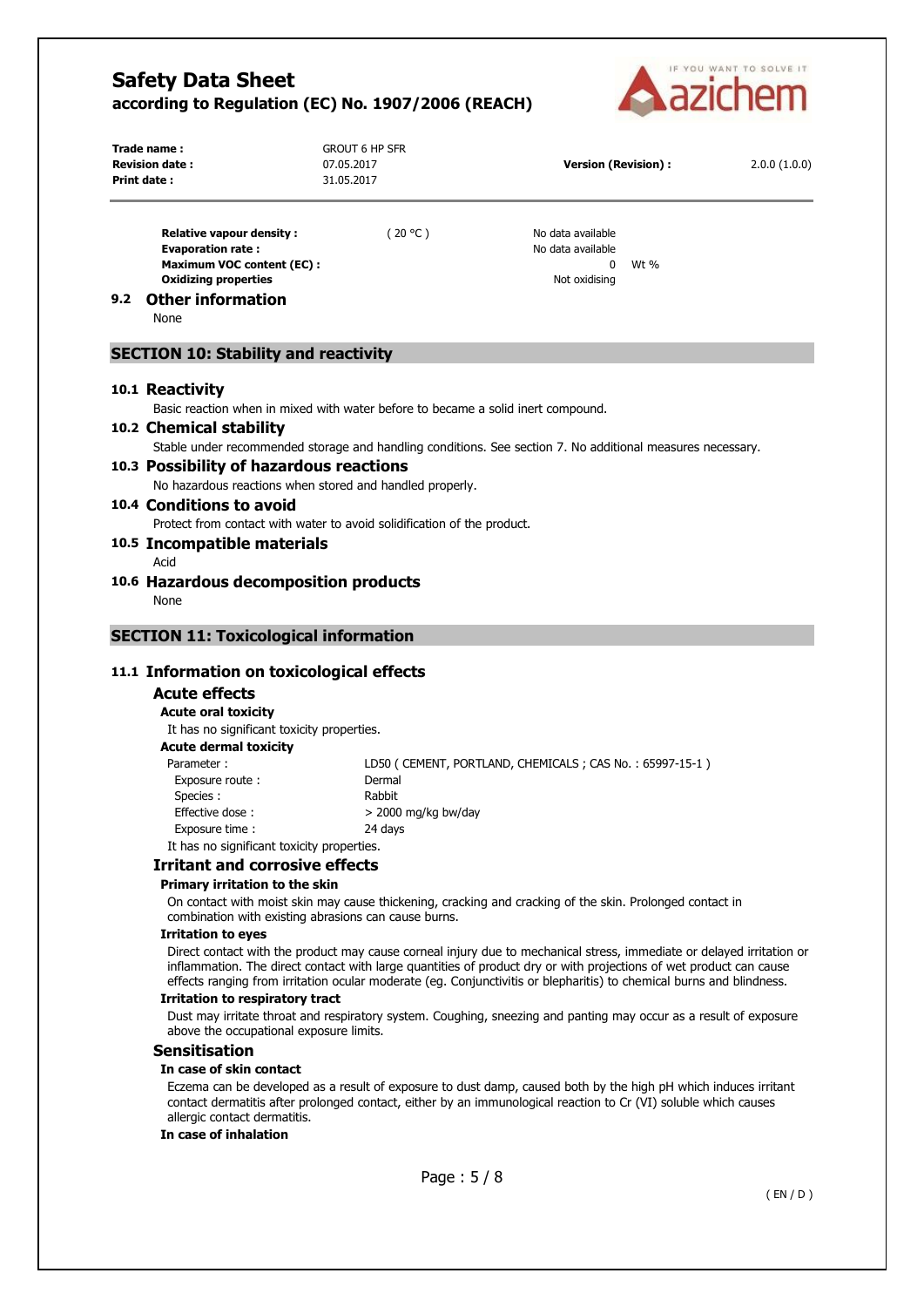

**Trade name :** GROUT 6 HP SFR **Print date :** 31.05.2017

**Revision date :** 07.05.2017 **Version (Revision) :** 2.0.0 (1.0.0)

#### not sensitising.

# **Repeated dose toxicity (subacute, subchronic, chronic)**

#### **Subacute inhalation toxicity**

The available evidence indicates clearly that occupational exposure to cement dust content in the product causes deficits in lung function. However, the evidence available at present are insufficient to establish with certainty the dose-response relationship for these effects.

#### **Chronic inhalation toxicity**

There were no chronic effects or effects at low concentrations.

# **CMR effects (carcinogenicity, mutagenicity and toxicity for reproduction)**

The ingredients in this mixture do not meet the criteria for classification as CMR according to CLP.

# **SECTION 12: Ecological information**

Do not allow uncontrolled discharge of product into the environment.

#### **12.1 Toxicity**

No information available.

### **12.2 Persistence and degradability**

Poorly watersoluble, inorganic product. Can be mechanically precipitated to a large extent in biological sewage plants.

# **12.3 Bioaccumulative potential**

# not applicable

#### **12.4 Mobility in soil**  Low solubility in soil.

**12.5 Results of PBT and vPvB assessment**  This product is none, or does not contain a substance called a PBT or vPvB

# **12.6 Other adverse effects**

- No information available.
- **12.7 Additional ecotoxicological information**  None

# **SECTION 13: Disposal considerations**

# **13.1 Waste treatment methods**

# **Product/Packaging disposal**

Dispose according to legislation.

# **SECTION 14: Transport information**

# **14.1 UN number**

No dangerous goods in sense of this transport regulation.

# **14.2 UN proper shipping name**

No dangerous goods in sense of this transport regulation.

# **14.3 Transport hazard class(es)**

No dangerous goods in sense of this transport regulation.

# **14.4 Packing group**

No dangerous goods in sense of this transport regulation.

### **14.5 Environmental hazards**

No dangerous goods in sense of this transport regulation.

# **14.6 Special precautions for user**

None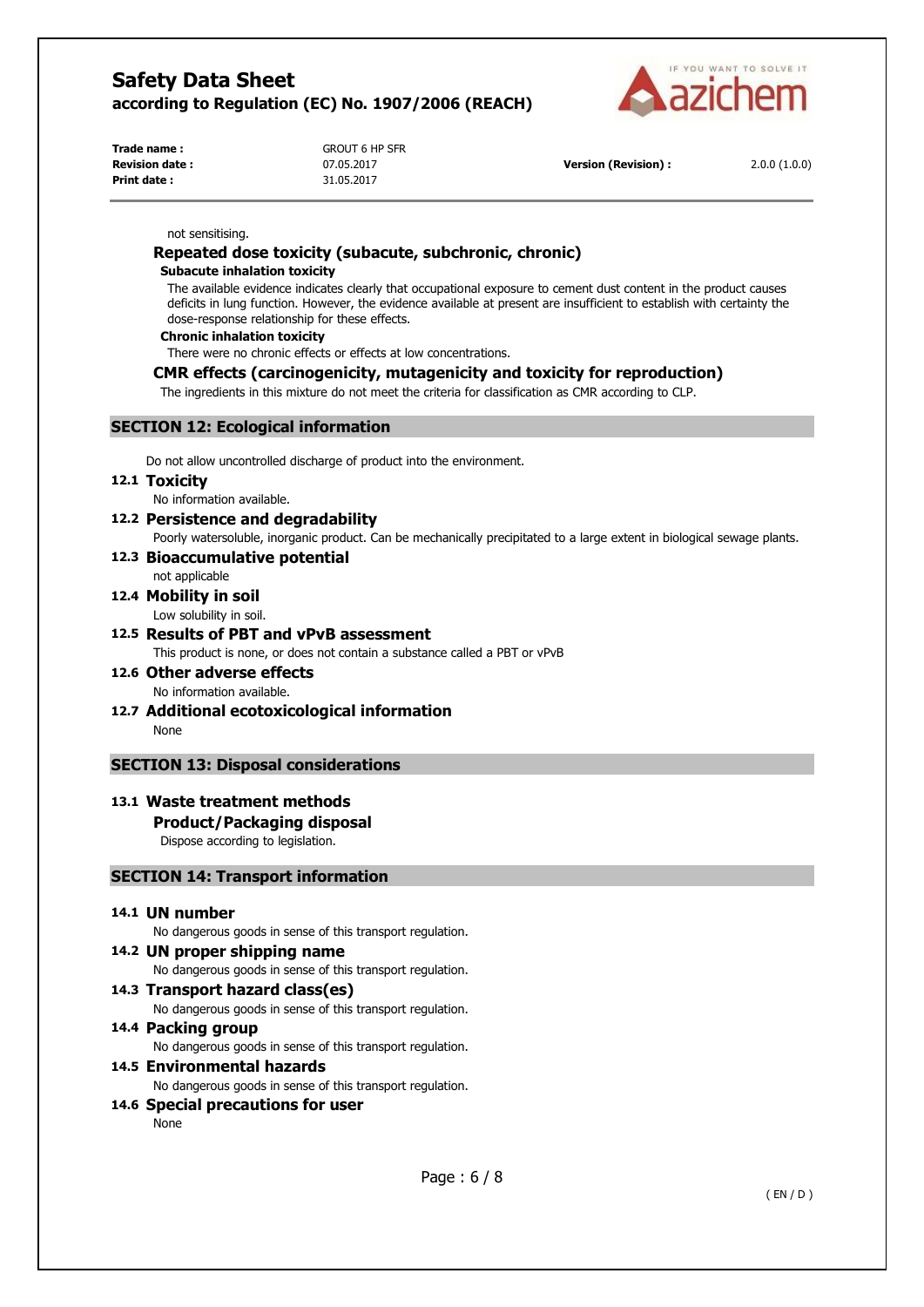

**Trade name :** GROUT 6 HP SFR **Print date :** 31.05.2017

**Revision date :** 07.05.2017 **Version (Revision) :** 2.0.0 (1.0.0)

# **14.7 Transport in bulk according to Annex II of MARPOL 73/78 and the IBC Code**

not applicable

# **SECTION 15: Regulatory information**

# **15.1 Safety, health and environmental regulations/legislation specific for the substance or mixture**

### **EU legislation**

Regulation (EC) 1907/2006/CE (REACh). Regulation (EC) No 1272/2008 (CLP). Regulation (EU) 2015/830 requirements for the compilation of safety data sheets. Commission Regulation (EC) No 790/2009/CE (amending, for the purposes of its adaptation to technical and scientific progress (ATP), Regulation (EC) No 1272/2008). Commission Regulation (EU) No 286/2011 (amending, for the purposes of its adaptation to technical and scientific progress (ATP), Regulation (EC) No 1272/2008). Commission Regulation (EU) No 618/2012 (amending, for the purposes of its adaptation to technical and scientific progress (ATP), Regulation (EC) No 1272/2008). Commission Regulation (EU) No 487/2013 (amending, for the purposes of its adaptation to technical and scientific progress (ATP), Regulation (EC) No 1272/2008). Commission Regulation (EU) No 758/2013 (amending, for the purposes of its adaptation to technical and scientific progress (ATP), Regulation (EC) No 1272/2008). Commission Regulation (EU) No 944/2013 (amending, for the purposes of its adaptation to technical and scientific progress (ATP), Regulation (EC) No 1272/2008). Commission Regulation (EU) No 605/2014 (amending, for the purposes of its adaptation to technical and scientific progress (ATP), Regulation (EC) No 1272/2008). Commission Regulation (EU) No 1297/2015 (amending, for the purposes of its adaptation to technical and scientific progress (ATP), Regulation (EC) No 1272/2008).

### **Other regulations (EU)**

**Regulation (CE) 1907/2006: Substance of very high concern included in the SVHC Candidate List**  None

### **National regulations**

Italy: Legislative Decree 81/2008 (Consolidated Law on protection of health and safety at work), as amended and Directive 2009/161/UE - chemical risk assessment in accordance with Title IX

#### **Water hazard class (WGK)**

Class : nwg (Non-hazardous to water) Classification according to VwVwS

# **15.2 Chemical Safety Assessment**

not applicable

# **SECTION 16: Other information**

### **16.1 Indication of changes**

None

# **16.2 Abbreviations and acronyms**

# **LEGENDA:**

| ADR:          | Accord européen relative au transport international des marchandises dangereuses par route<br>(accordo europeo relativo al trasporto internazionale delle merci pericolose su strada) |
|---------------|---------------------------------------------------------------------------------------------------------------------------------------------------------------------------------------|
| ASTM:         | ASTM International, originariamente nota come American Society for Testing and Materials (ASTM)                                                                                       |
| EINECS:       | European Inventory of Existing Commercial Chemical Substances (Registro Europeo delle Sostanze<br>chimiche in Commercio)                                                              |
| EC(0/50/100): | Effective Concentration 0/50/100 (Concentrazione Effettiva Massima per 0/50100% degli Individui)                                                                                      |
| LC(0/50/100): | Lethal Concentration 0/50/100 (Concentrazione Letale per 0/50100% degli Individui)                                                                                                    |
| IC50:         | Inhibitor Concentration 50 (Concentrazione Inibente per il 50% degli Individui)                                                                                                       |
| NOEL:         | No Observed Effect Level (Dose massima senza effetti)                                                                                                                                 |
| NOEC:         | No Observed Effect Concentration (Concentrazione massima senza effetti)                                                                                                               |
| LOEC:         | Lowest Observed Effect Concentration (Concentrazione massima alla quale è possibile evidenziare un<br>effetto)                                                                        |
| DNEL:         | Derived No Effect Level (Dose derivata di non effetto)                                                                                                                                |
| DMEL:         | Derived Minimum Effect Level (Dose derivata di minimo effetto)                                                                                                                        |
| CLP:          | Classification, Labelling and Packaging (Classificazione, Etichettatura e Imballaggio)                                                                                                |
| CSR:          | Rapporto sulla Sicurezza Chimica (Chemical Safety Report)                                                                                                                             |